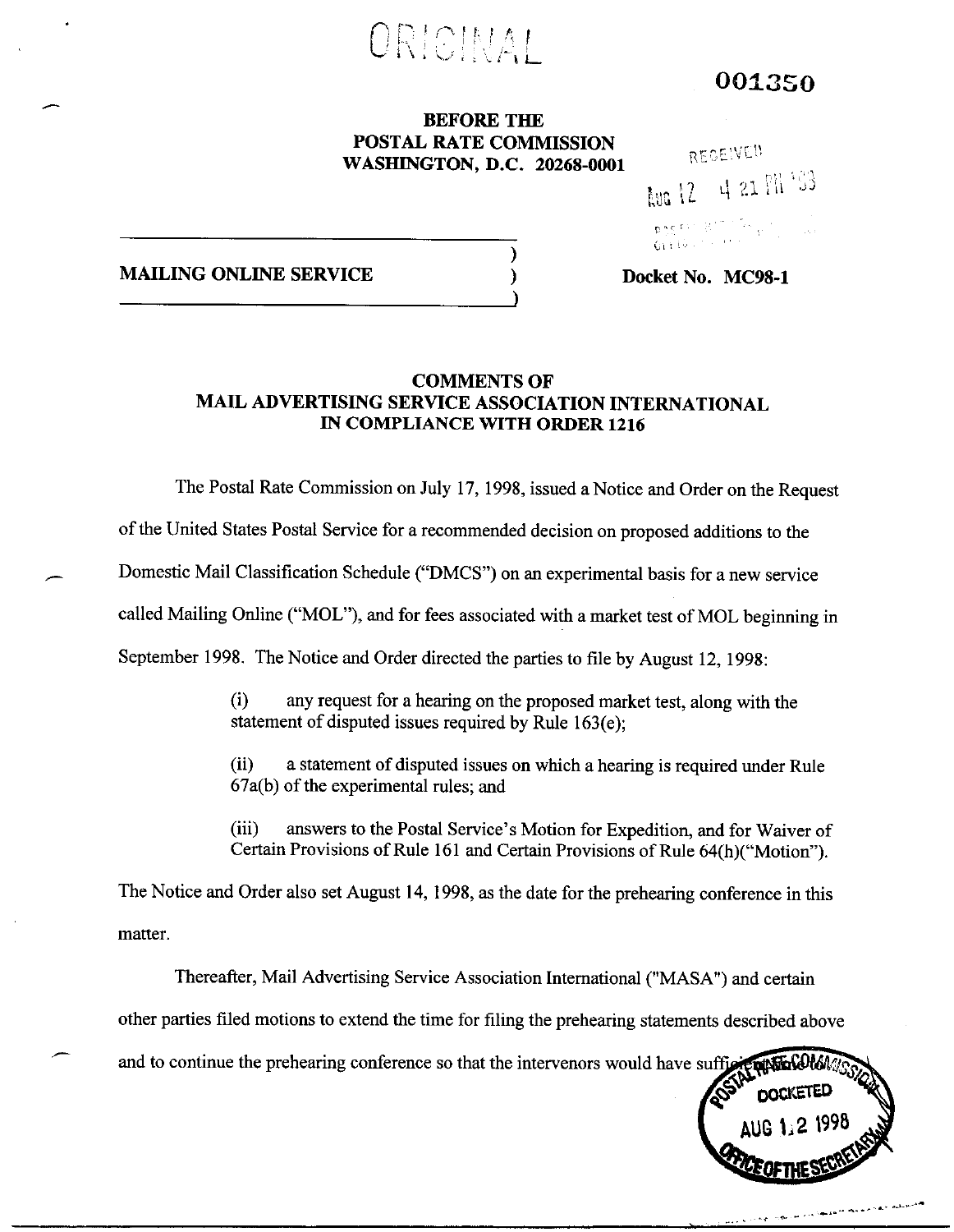-2- 001351

develop considered responses to items raised by the Postal Service Request, taking into account the Postal Service responses to initial interrogatories tiled by the parties. The Presiding Officer denied these motions on August 10, 1998. POR MC98-l/2. In the course of denying the motion, the Presiding Officer directed the parties to be prepared to address at the August 14, 1998 preheating conference whether it would be possible to bifurcate the proceedings, holding expedited hearings, if necessary, and following an expedited briefing schedule with respect to the market test request. The Presiding Officer asked that parties be in a position to discuss on August 14<sup>th</sup> whether they will be contesting any part of the evidentiary showing by the Postal Service and whether they intend to offer rebuttal testimony on the market test request. He also directed the Postal Service to identify at the hearing the parts of its testimony it relied upon in support of the market test request.

MASA believes that the current Postal Service proposals raise important questions concerning competition by the Postal Service with private business in areas that do not directly involve the acceptance, processing and delivery of mail. These questions should not be summarily and superficially disposed of simply because the Postal Service has invoked the expedited procedures of Rules 161, et seq. and 67, et. seq. MOL as proposed poses a substantial competitive threat to private businesses in the mailing services industry, many of whom are dependent on the Postal Service and constitute some of its largest customers. The proposed service is, moreover, by definition in development and experimental, with an express purpose of the experimental offering being to determine what features potential customers would find attractive so that MOL can be modified accordingly. The short of it is that there is very little to stop the Postal Service from adding features and making available a broader range of mailing rates such that MOL would be attractive to virtually all users of direct mail advertising and fund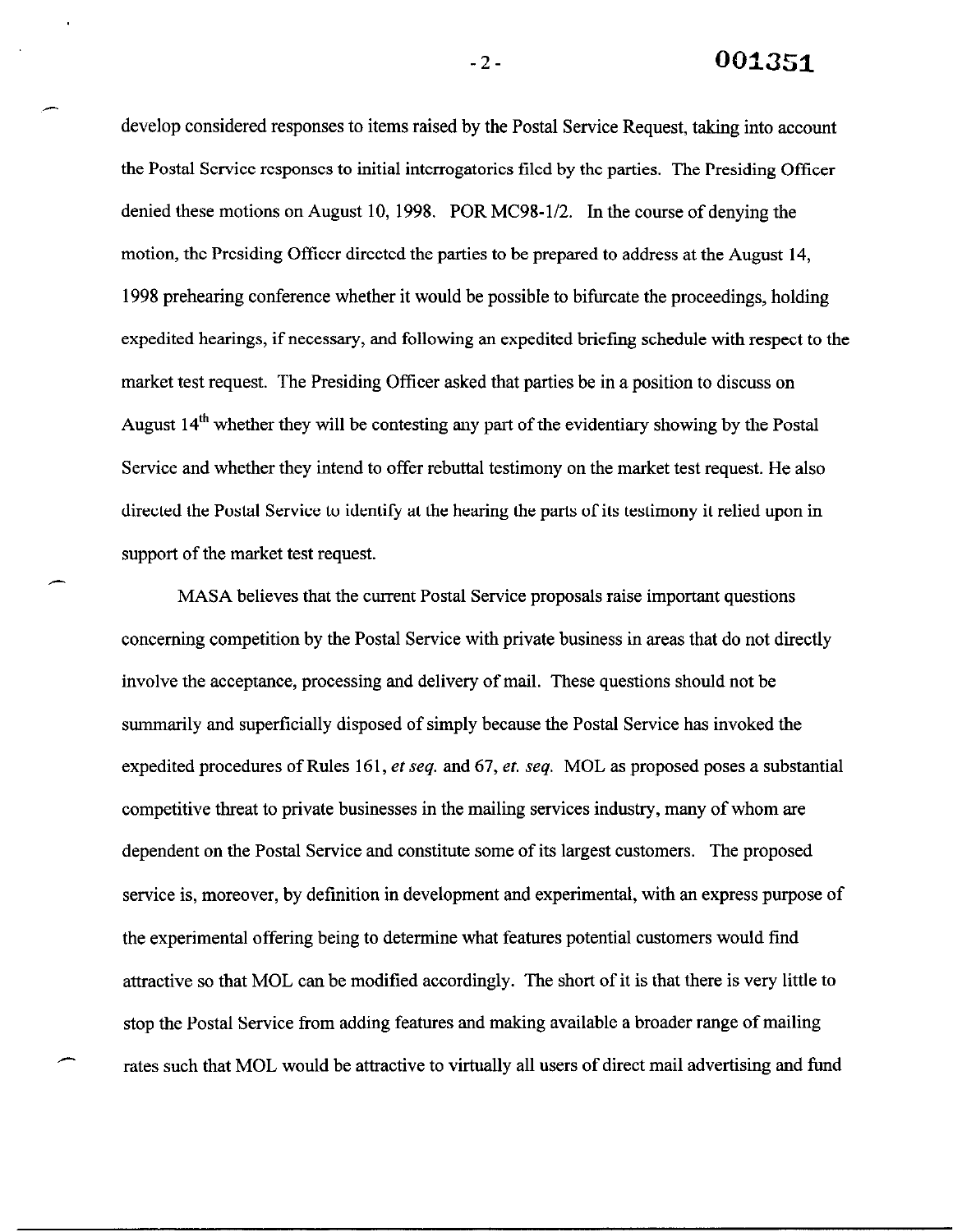raising. Consideration of the full range of competitive issues must begin now and should not be swept under the rug with the broom of Postal Service assurances that its request involves only modest volume and is targeted at potential customers that are not currently served by the mailing services industry.

Although MASA is limited in its ability to comply with the Notice and Order by the fact that it has not received any answers to its initial set of interrogatories, and has not fully analyzed the USPS responses to interrogatories from the OCA and others that have been received to date, it nevertheless files this pleading in a good faith attempt to comply with the Notice and Order. It requests, however, that in light of the state of the record at this point the Presiding Offrcer look favorably on later amendments or supplements to this tiling as discovery progresses and the issues crystallize.

### I. REQUEST FOR HEARING ON MARKET TEST PROPOSAL.

MASA requests a hearing on the market test proposal for MOL filed by the Postal Service. The market test proposal does not satisfy the explicit requirements of Rule 161 for treatment as a market test in that it is not riled as part of a request for permanent changes in classifications and rates. It does not, likewise, satisfy the purpose for a market test, even in the context of an experimental classification request, in that it is not for the purpose of developing information necessary for the establishment of the experimental classification.

The Postal Service Request and the testimony in support thereof make clear that the market test request is merely a request for experimental classification on an interim basis. USPS witness Garvey's testimony states expressly that the request for market test status is being made at this point because the Postal Service (i) wishes to expand the operational test and believes that it would be too expensive to do so without changing the fee structure heretofore used, (ii) wishes

 $-3-$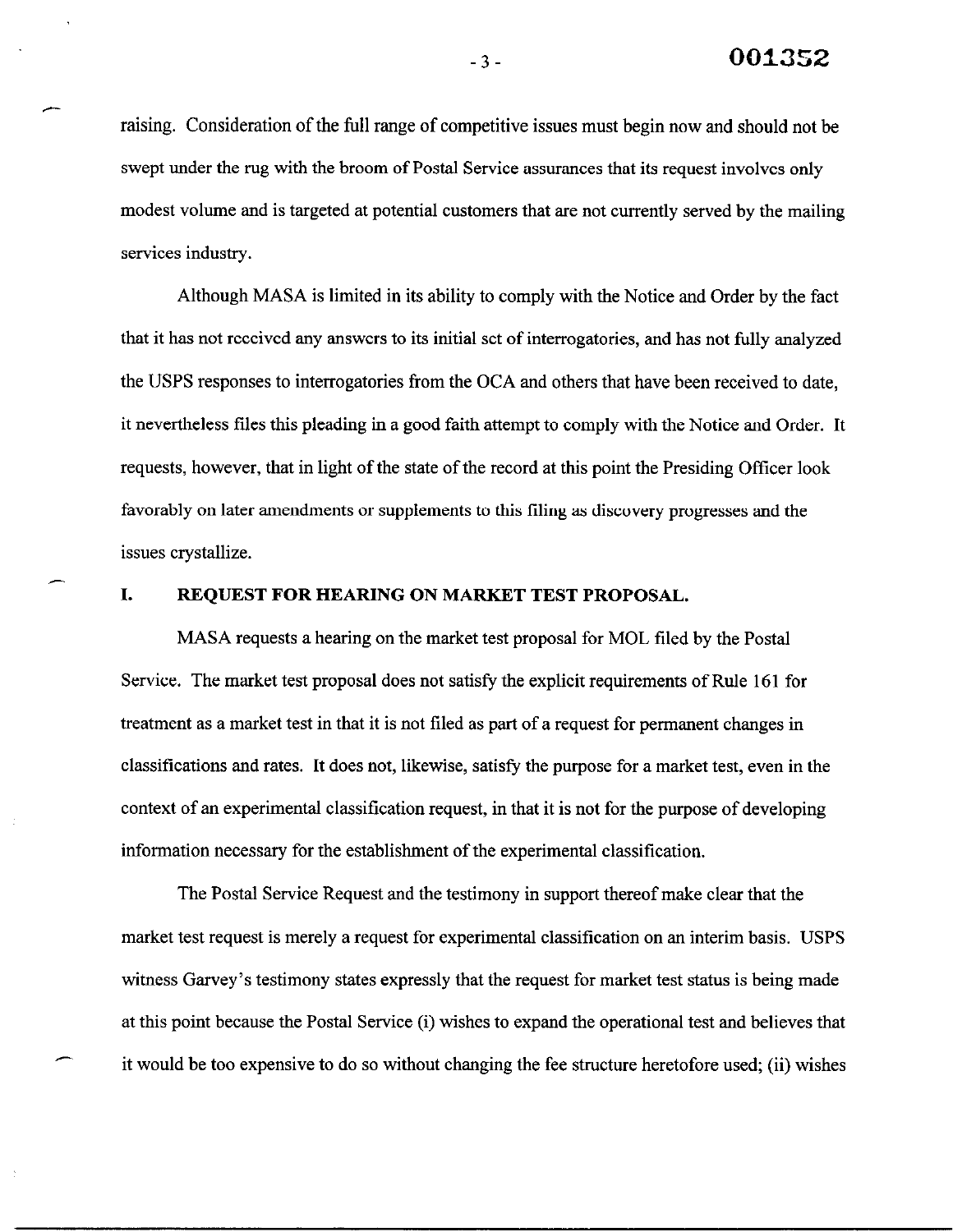001353

to have a more realistic environment to "assess market demand and service requirements accurately," which requires that customers have "access to discounted postage rates"; and (iii) needs interim fees to develop "projectible demand data" premised upon customer usage "when payment for printing services has not been waived," as it was during the operational test. USPS-Tl at 6. Not one of these asserted purposes has, as its objective, developing data necessary for the experimental filing, let alone for some hypothetical permanent tiling, which would occur at the earliest, under the Postal Service timeline, two and one half years hence.

Under Rule 163(e), MASA is required in connection with its request for a hearing on market test status to "state with specificity the fact or facts set forth in the Postal Service's tiling that [it] disputes, and when possible, what [it] believes to be the true fact or facts and the evidence it intends to provide in support of its position." Rule 163(e). MASA has been hampered by the shortness of time for this filing in complying with all parts of this rule, especially the part requiring it to state its own factual contentions and to identify its evidence. MASA has likewise been hampered by the curious fact, recognized in POR No. 2, that the Postal Service has combined its market test request with its request for experimental classification, making it difficult (if not impossible) to determine what evidence it is offering in support of the former as distinct from the latter. It appears from the Request and supporting testimony that the evidence offered is directed to the experimental request primarily. Until the Postal Service has responded to the Presiding Officer's order in POR No. 2 that it identify those parts of its evidence that support its market test filing, it is impossible to respond fully.

At this point, MASA identities the following issues it believes are in dispute with respect to the market test request. It should be noted, however, that in MASA's view, the full range of issues identified below with respect to the experimental tiling is also presented by the market test

-4-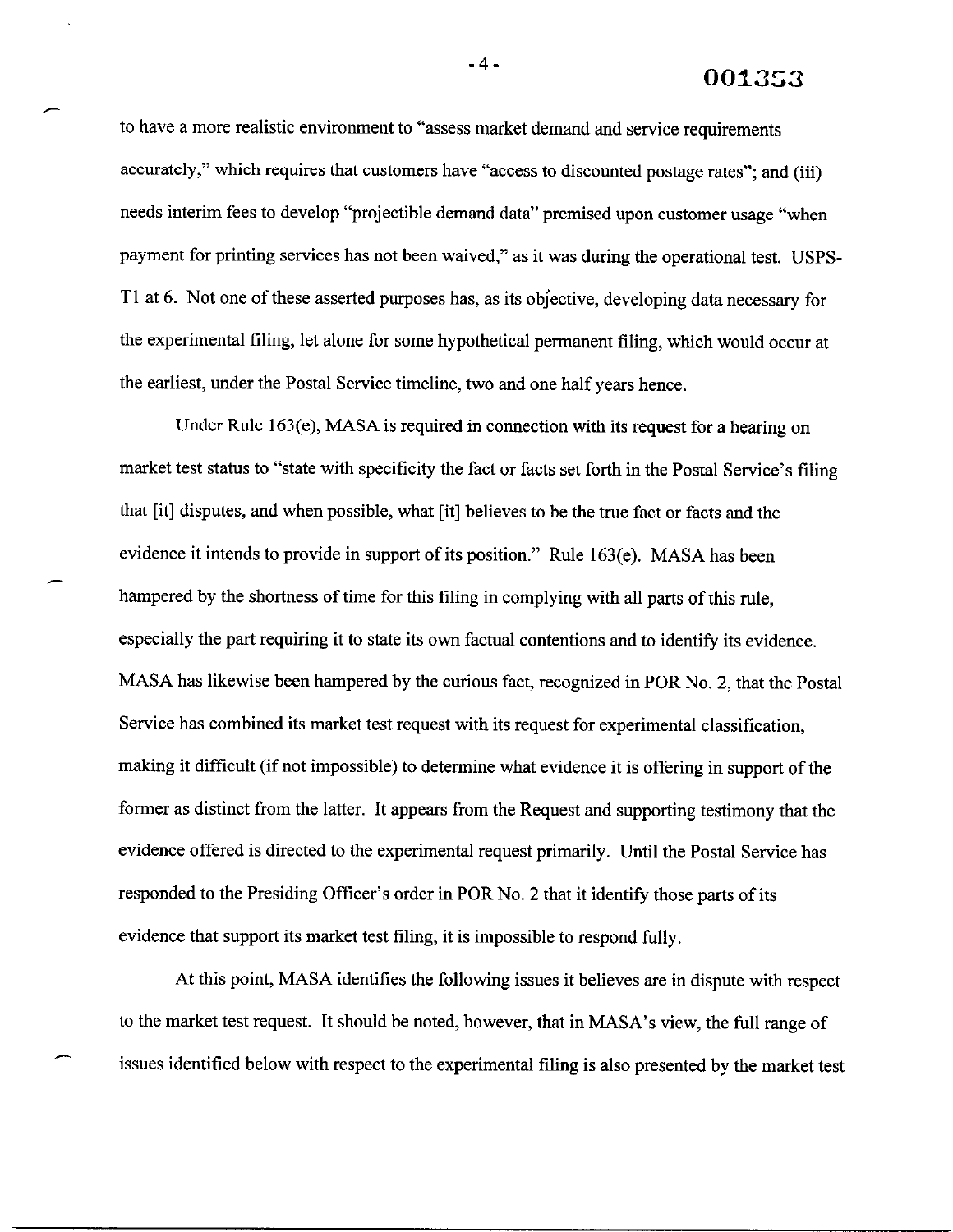request. Further, MASA may supplement or amend this list in light of further clarification from the Postal Service in response to POR No. 2:

> (i) the propriety of and qualification of the MOL market test request under applicable PRC rules (see objection to USPS request for waiver of Rule 161 infra);

(ii) whether the Postal Service request for market test classification satisfies the requirement, set forth in Rule 162(i), that it "include a plan for gathering data needed to support a permanent change in mail classification and for reporting test data to the Commission.:"<sup>1</sup>

(iii) whether the market test request meets the requirement of Rule 162 that the Postal Service satisfy its burden of showing that the request "is in the public interest and in accordance with the policies of the Act and the applicable criteria of the Act."

# II. STATEMENT OF DISPUTED ISSUES FOR EXPERIMENTAL REQUEST.

The Presiding Officer has recognized in POR No. 2 the difficulty faced by an intervenor in complying with the Rule requiring it to designate disputed factual issues at an early stage in an experimental case, before significant discovery has been taken from the Postal Service witnesses. Indeed, MASA has not as of the tiling of this pleading, received any response from the Postal Service to any interrogatory it has tiled (not because the Postal Service is dilatory, but because the answers are not yet due). Moreover, the deadline for filing notices of intervention is August  $12<sup>th</sup>$ , the very day that this pleading is to be filed, and it is obvious that many intervenors will not be in a position by this date to identify disputed factual issues with specificity. Nevertheless, and

It is worth noting that the "Experimental Data Collection Plan" filed as Appendix A to the Request, applies only to the experimental request and to the data collection requirement of Rule  $67c$ . By its explicit terms it has no bearing on the independent data collection requirement of Rule 162(i). The Market Test Data Collection Plan, attached to the Request as Exhibit B, is extremely cursory. By its terms, it would not seek any costing information, instead being limited to "mailpiece characteristics and customer reactions." Under the timeline preferred by the Postal Service, as modified by its recent acknowledgment that the market test would not begin until October at the earliest, it is highly unlikely that the report of "all operational statistics and customer feedback data each Accounting Period," referred to in Appendix B would be used in any meaningful way by the PRC in reaching a decision by November.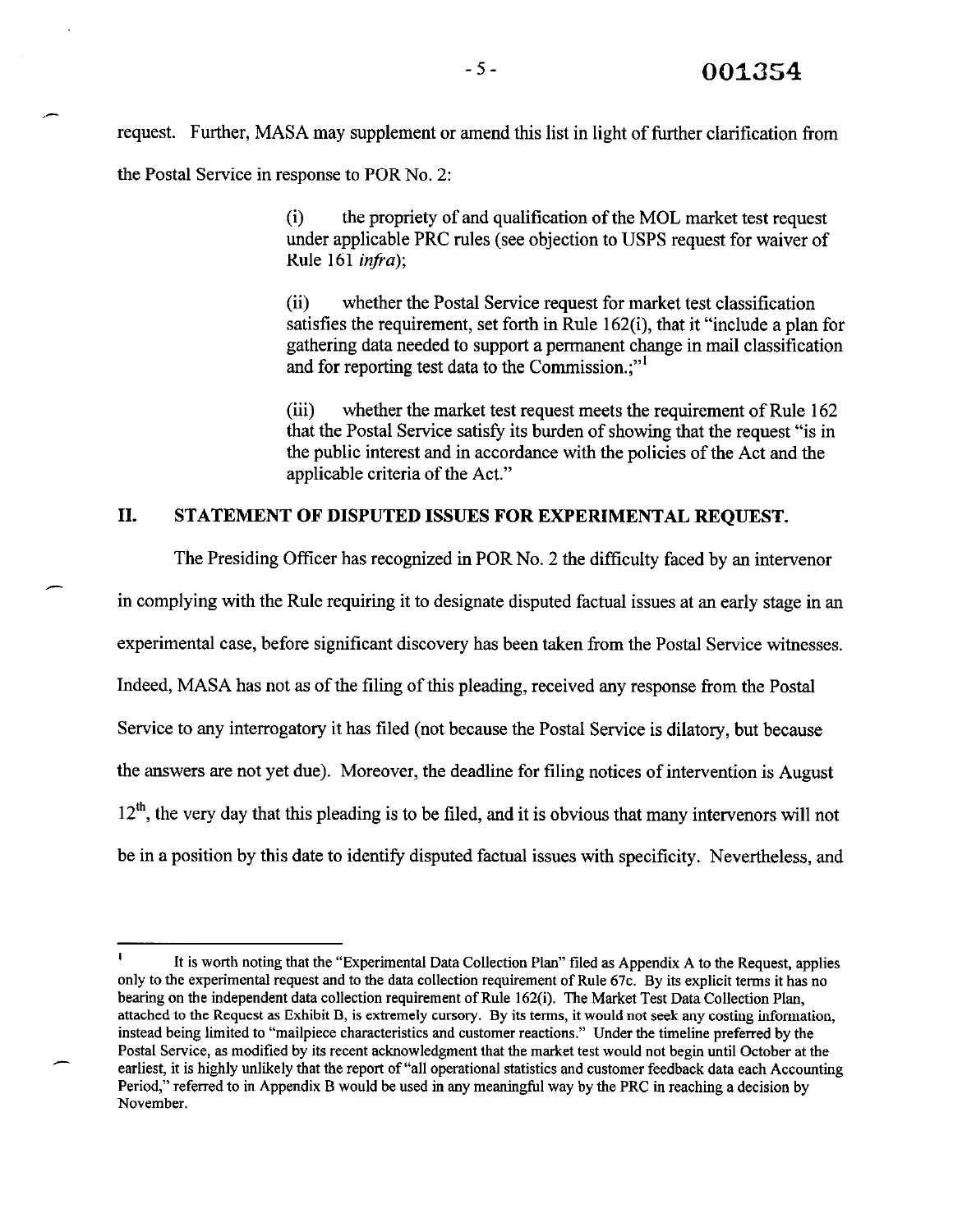with the foregoing caveats in mind, MASA sets forth the following as the disputed factual issues it has identified at this time:

> (9 the reliability of the market research testimony and the conclusions the Postal Service witnesses have drawn from it, including (a) the market most likely to use the service; (b) the percentage of the expected volume to come from mailings that would not otherwise have been made in the absence of MOL; (c) the percentage of the expected volume to come from mailings that would have been made even in the absence of MOL; (e) the assertion that so-called "long run" print jobs would be less likely to use MOL; and (f) the propriety of the assumptions made in formulating and conducting the market research;

(ii) the costing data with respect to the cost of the contractual print aspects of MOL, including whether such testimony is necessary or relevant in light of the pricing of MOL, which simply marks up contractual printing prices by 25% ;

(iii) the costing evidence with respect to the technology costs to be incurred by the Postal Service during and after the experimental period;

(iv) the assumption that the postage rates are justified without any costing evidence with respect to the postage component of MOL (particularly in light of the fact that MOL customers will not have to meet volume and possibly other requirements for the postage rates they will be charged);

 $(v)$  the assertion (without meaningful evidentiary support) that the impact of MOL on competitive businesses is likely to be slight;

(vi) whether the Postal Service may appropriately provide for a fee non-postal services such as printing and presenting mail to the Postal Service for processing and delivery, or whether the proposal constitutes unfair competition;

(vii) whether mail using MOL will receive favorable treatment within the Postal Service as compared to other mail that is presented at the same rates as MOL;

(viii) whether the Postal Service is providing certain services to MOL customers (e.g., list cleaning) without charge and in a manner that discriminates against other Postal Service customers;

(ix) how the Postal Service intends to market MOL, whether the costs of such marketing have been properly accounted for in the costing testimony, and whether the marketing plan unfairly competes with private businesses that use the Postal Service and supply market sensitive information in the normal course of presenting a mailing to the Postal Service;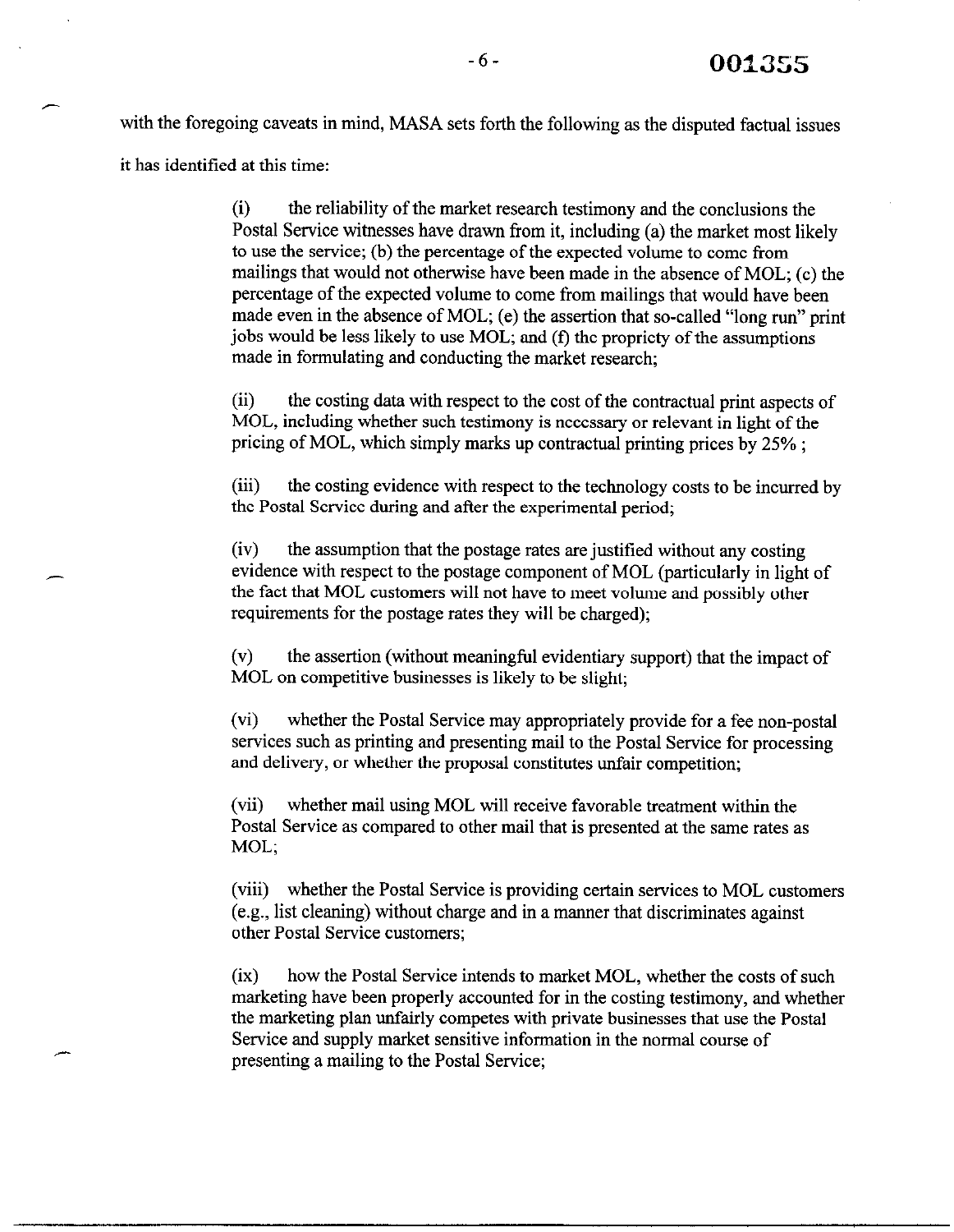$(x)$  whether the 25% markup of contractual printing costs is sufficient to cover Postal Service costs and make a reasonable contribution to overhead, or whether a fee based on such a markup is unfairly competitive;

 $(x_i)$  what the basis is for limiting the printers, customers and mailing service firms which can take advantage of MOL to the contract printers, who are expected to number no more than 25, and quite likely less, even when the MOL service is fully operational;

(xii) whether MOL is really most likely to be used by the so-called short run printers and the SOHO market; what makes it unattractive to larger mailers, and what is to prevent the Postal Service from offering new features that would make MOL attractive to a much broader range of potential users.

MASA may supplement this list as additional issues come to light or are refined in

discovery and other proceedings in this docket.

### III. OBJECTIONS TO POSTAL SERVICE MOTION FOR WAIVER.

The Postal Service tiled with its Request a Motion for expedition and waiver of certain rules otherwise applicable to its market test and experimental filings. MASA objects to this Motion in part, as outlined in more detail below.

Motion for Expedited Treatment. The Postal Service has moved formally for expedited treatment for its experimental request, seeking a recommended decision in slightly less than the 150 day period contemplated by Rule 67d. It has implicitly requested expedited treatment for its market test request because it seeks a recommended decision within 45 days of the filing rather than the 90 days contemplated by Rule 164.

MASA objects to the expedited treatment of the market test request. As set out more fully elsewhere herein, it is MASA's view that the market test proposal is properly treated as a part of the experimental request, It is unclear how much more time is available for deliberations as a result of the Postal Service extension of the start date for the market test to October. MASA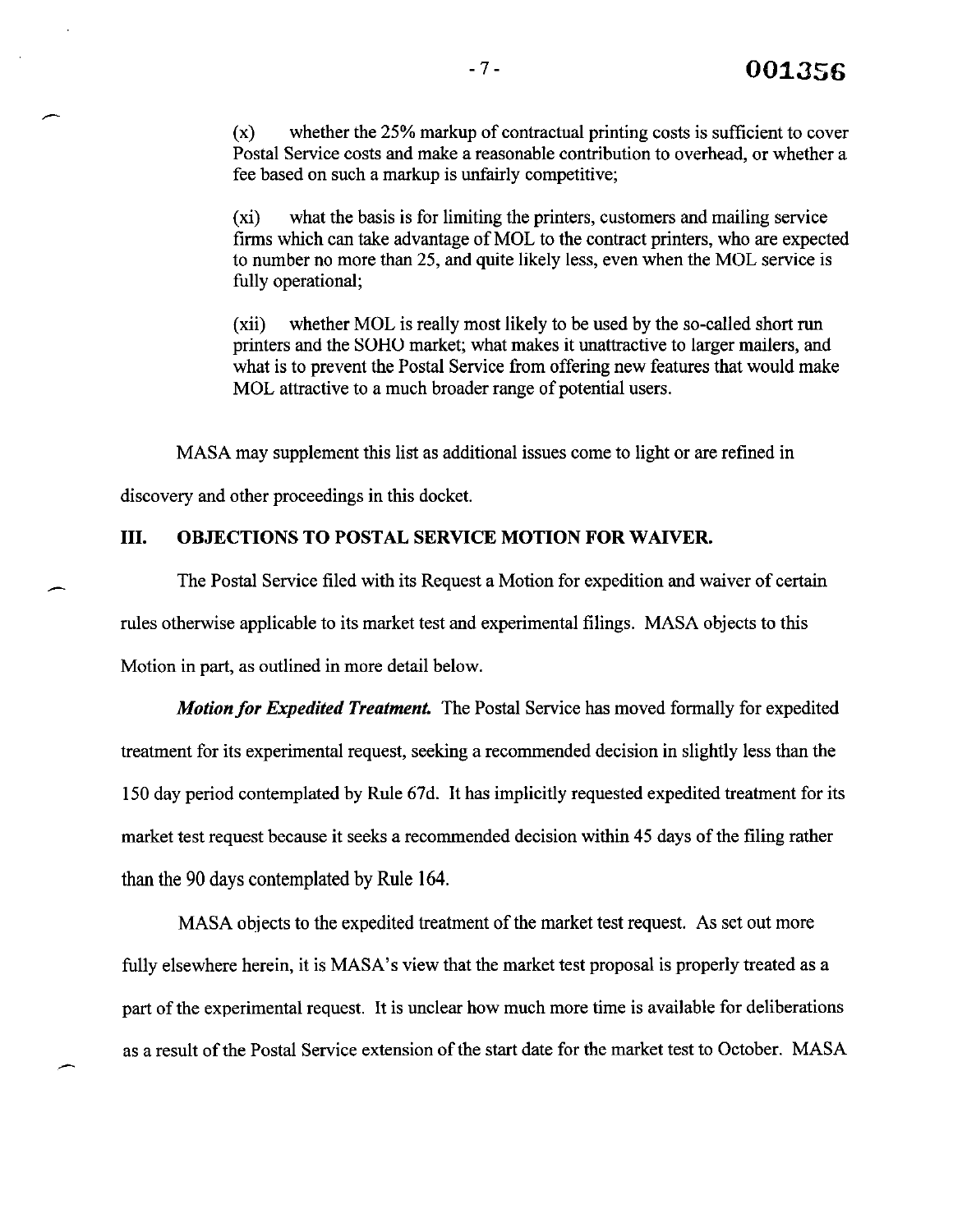believes that the important issues raised by the Postal Service filing should be addressed in the longer time frame for the experimental request.

Whether the full 150 days provided for a recommended decision in an experimental case will be necessary remains to be seen. If the schedule is set to produce a decision by the literal end of November (as the Postal Service has requested), it may be possible to address the issues in that time frame. Anything earlier, however, would unfairly constrain the parties and the PRC.

**Rule 161 Waiver.** The Motion requests a waiver of those portions of Rule 161 that contemplate and require that a market test request be filed in connection with a request for a permanent change in classifications, rates or fees. MASA objects to this request because it is not consistent with the purpose of the rule and because it appears the rule is being used by the Postal Service as an expedient for early commencement of its experimental test of MOL

The market test rules by their terms can be invoked only in connection with a simultaneous riling for permanent rates and classifications. The express purpose of the market test contemplated by the rule is to develop information necessary to support a permanent change. *Rule 161(a).* The market test contemplated by the Request plainly does not satisfy the express requirements of the Rule, inasmuch as it forthrightly is not a part of a permanent filing. Moreover, it does not even satisfy a similar purpose with respect to the experimental classification request of which it is a part. The Postal Service argues that the market test would provide "real world" experience, but it does not argue that the test would enable it to satisfy any filing requirements for the experimental classification. See Motion at  $2-5$ . The market test data collection plan, moreover, makes plain that the market test will not produce information necessary for the PRC to determine the request for experimental classification; indeed, given the time constraints imposed by the Postal Service implicit request for expedited treatment, it is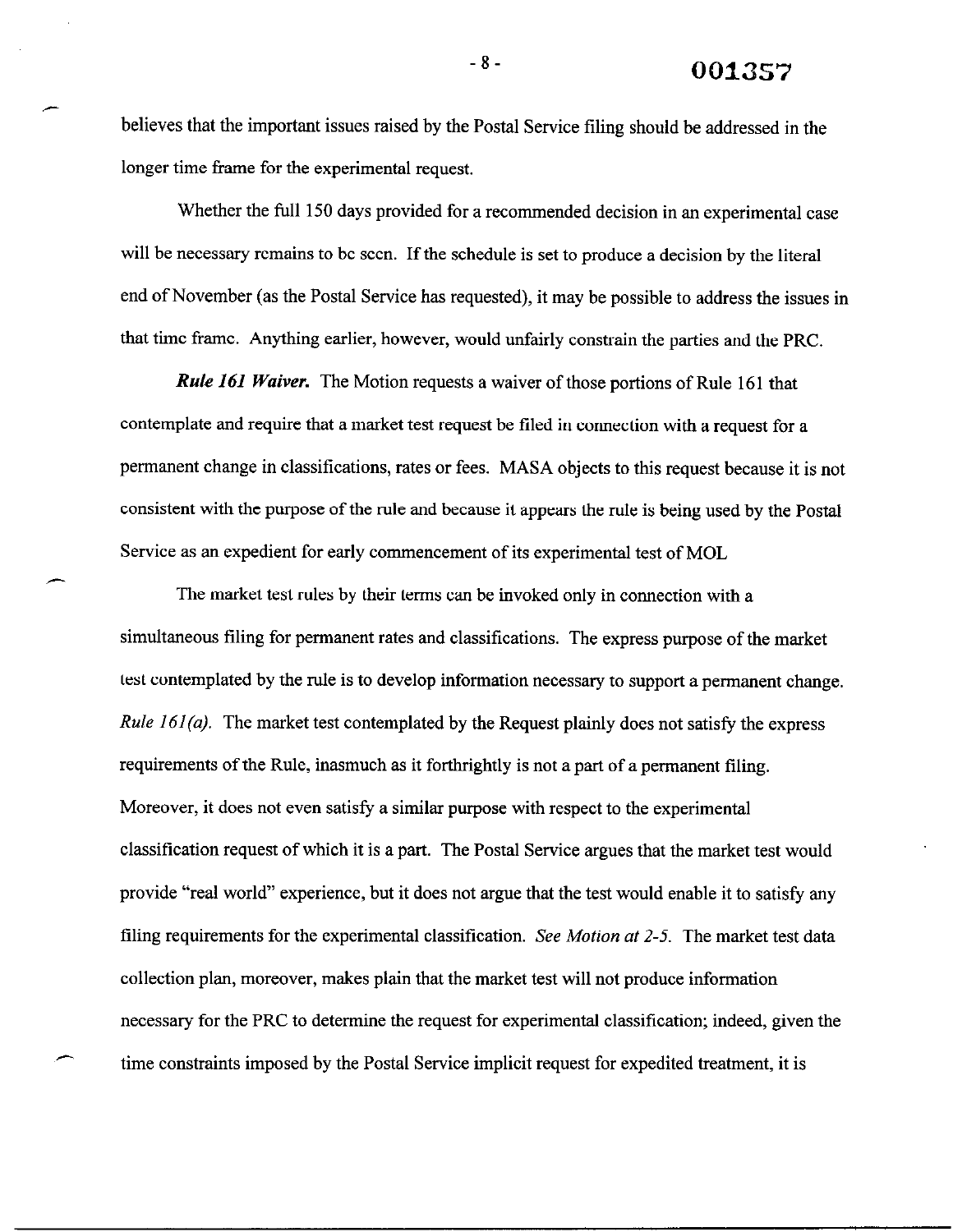highly unlikely that any data from the market test would even be available at a time and in sufficient detail to be of any use to the Commission in rendering its recommended decision. See note 1, supra.

The Postal Service argument that its "approach" (i.e., two stages, market test followed by the experiment) would permit the Commission to "track product development more closely" and permit detailed monitoring of costs, feasibility, reception by mailers and the effect of MOL on the overall system, *Motion at 4*, confuses the market test and the experiment. It is impossible to tell from the Motion why the market test, as distinct from or in any manner different from the experiment, would satisfy these objectives. Indeed, it is appears that what is really happening is that the market test is being used as a device by the Postal Service to begin its experiment in advance of a PRC decision on the experimental classification request.

While one can argue, as the Postal Service has implicitly, that the market test proposed is of such short duration that the Commission should simply approve it quickly and get on with the experimental request, MASA objects to this distortion of the rules. It is justified by expediency alone, and supported solely by the argument that it will allow the Postal Service to follow its own preferred timeline. This justification is bootstrapping pure and simple -- the need for expedience, to the extent it exists at all, is a direct result of the Postal Service's own timing decisions, and not of any external event over which the Postal Service had no control. The case for immediate implementation of the market test  $-$  the case for expedience  $-$ - has not in any event been made. The Postal Service has not identified any way in which its development of MOL would be harmed by denying the market test request and simply dealing with the request as what it really is - a request for experimental classification. Accordingly, MASA requests that the Presiding Officer deny the Postal Service request for waiver of the requirement of Rule 161 that it be filed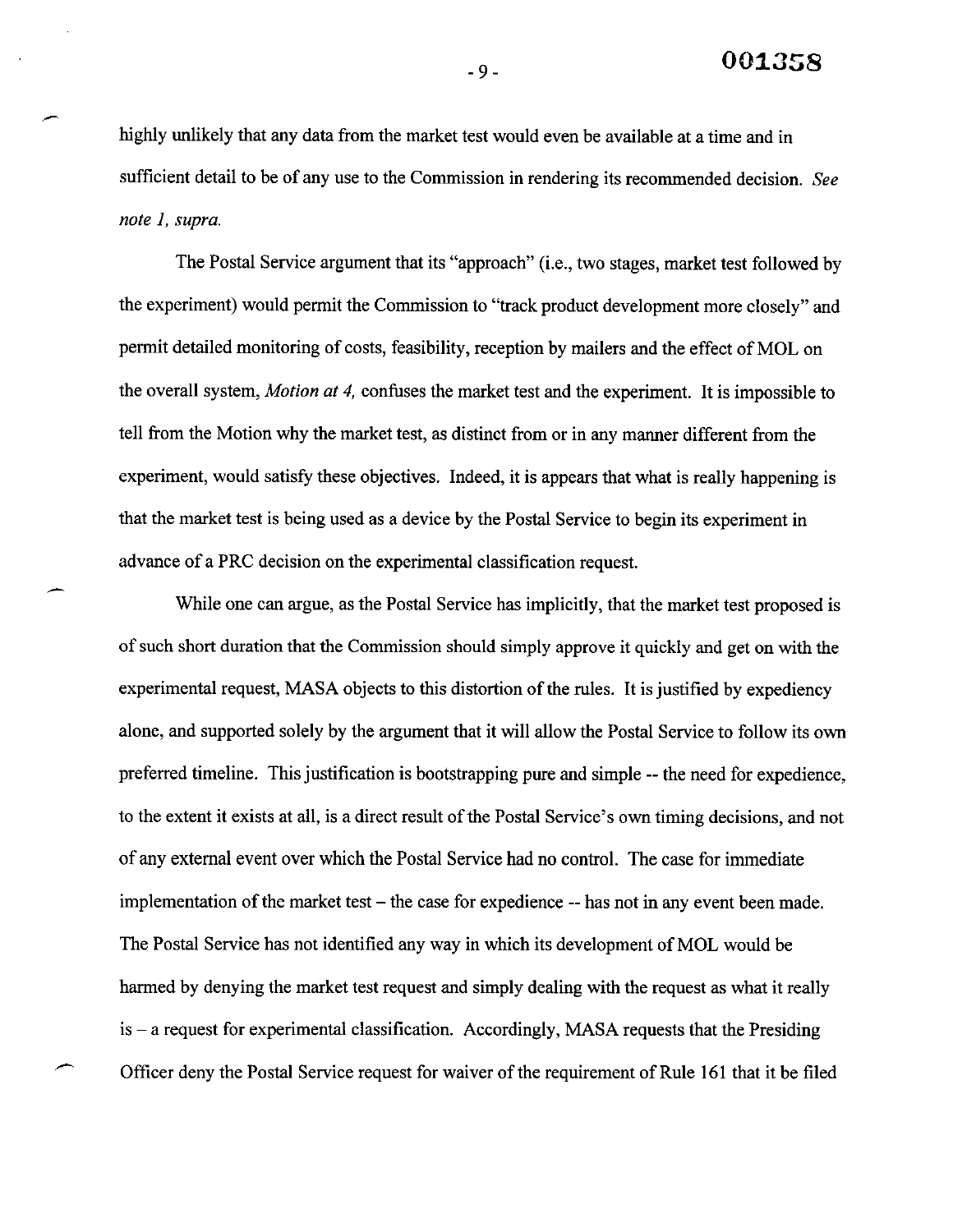with a permanent request for changes in classifications, rates or fees in order to develop information necessary to support the permanent tiling.

Specific Waiver Requests Under Rule 54. The Postal Service has requested waiver of all or portions of certain of the tiling requirements of Rule 54. Except as objected to below, MASA has no objection at this time to waiver of the rules enumerated in the Motion.

Rule  $54(b)(3)$ . This rule requires the Postal Service to provide information on the degree of economic substitutability between various classes and subclasses of mail. The Postal Service states that it has addressed this issue in the testimony of witness Garvey, and contends that MOL causes "minor substitution among users of postal services." Motion at 8. It argues that to the extent the rule requires additional information on cross-elasticity of demand, it does not have the historical data necessary to develop cross-elasticity estimates. Ibid.

The data that the Postal Service has provided asserts that 68% of the projected MOL volume will come from mailings that would be mailed at some rate even in the absence of MOL. It has provided no data whatsoever that sheds any light on the classes and subclasses from which this volume would be diverted. In light of the significant portion of MOL volume that would come from existing mailings, the Postal Service should be required to provide some estimates of the classes of mail from which MOL would be diverted. It should be able to provide some such estimates even if it is unable to provide formal cross-elasticity estimates. MASA accordingly objects to waiver of Rule 54(b)(3) to the extent requested by the Postal Service.

<u>Rule 54(f)</u> and (h). The Postal Service argues that it should be relieved of the requirements imposed by these rules because of the limited scope of the market test and experiment, and because "further attempts to separate and project costs  $\dots$  would be an unnecessarily and needlessly complex undertaking." *Motion at 8-9*. The costing testimony is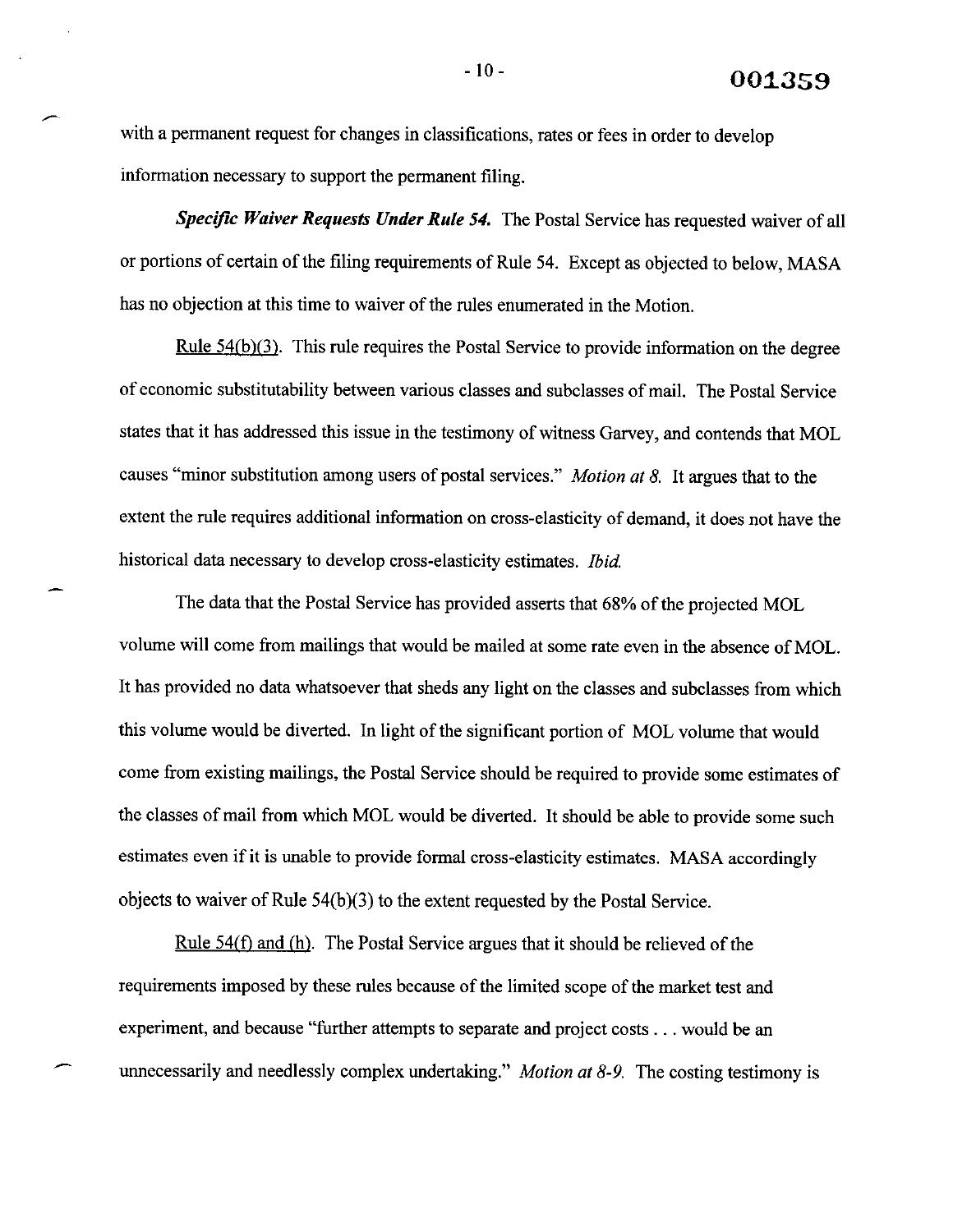$-11-$  001360

notable, however, for at least two large gaps. First, the cost of postage is not addressed at all. Second, there is no estimate of Postal Service internal costs (as opposed to the contract printer costs) generated by the introduction and operation of MOL except for the so-called technology costs estimated by USPS witness Stirewah.

MASA objects to the waiver request with respect to cost data. No showing has been attempted, let alone made, that the mailing costs for MOL will be precisely the same as the costs for the subclasses at which MOL will be entered. Indeed, in light of the fact that MOL mailings will not have to meet preparation and volume requirements for these subclasses, the assumption appears to be fallacious on its face. Given the complete array of services being offered, and the assertions about favorable delivery treatment available to MOL users, there are additional reasons to question the assumption. Without the costing data, however, it is not possible to answer the question.

The assumption of witnesses Stirewalt and Seckar that the only internal costs generated by MOL are the technology costs is also suspect. OCA interrogatories have already suggested additional costs not accounted for in technology cost estimates. See  $OCA/USPS-T5-4$ , 10. MASA has served interrogatories seeking additional cost information regarding marketing expenses, which have apparently not been accounted for in the Postal Service cost evidence. MASA/USPS-T3-1, 2.

The parties should not be forced to get through discovery costing evidence from the Postal Service that should have been filed as part of its case in chief. Accordingly, MASA objects to the waiver of Rule 54 (f) and (h) to the extent that the Postal Service has not provided full direct, indirect and accrued cost estimates with respect both to the postage and the fee components of MOL.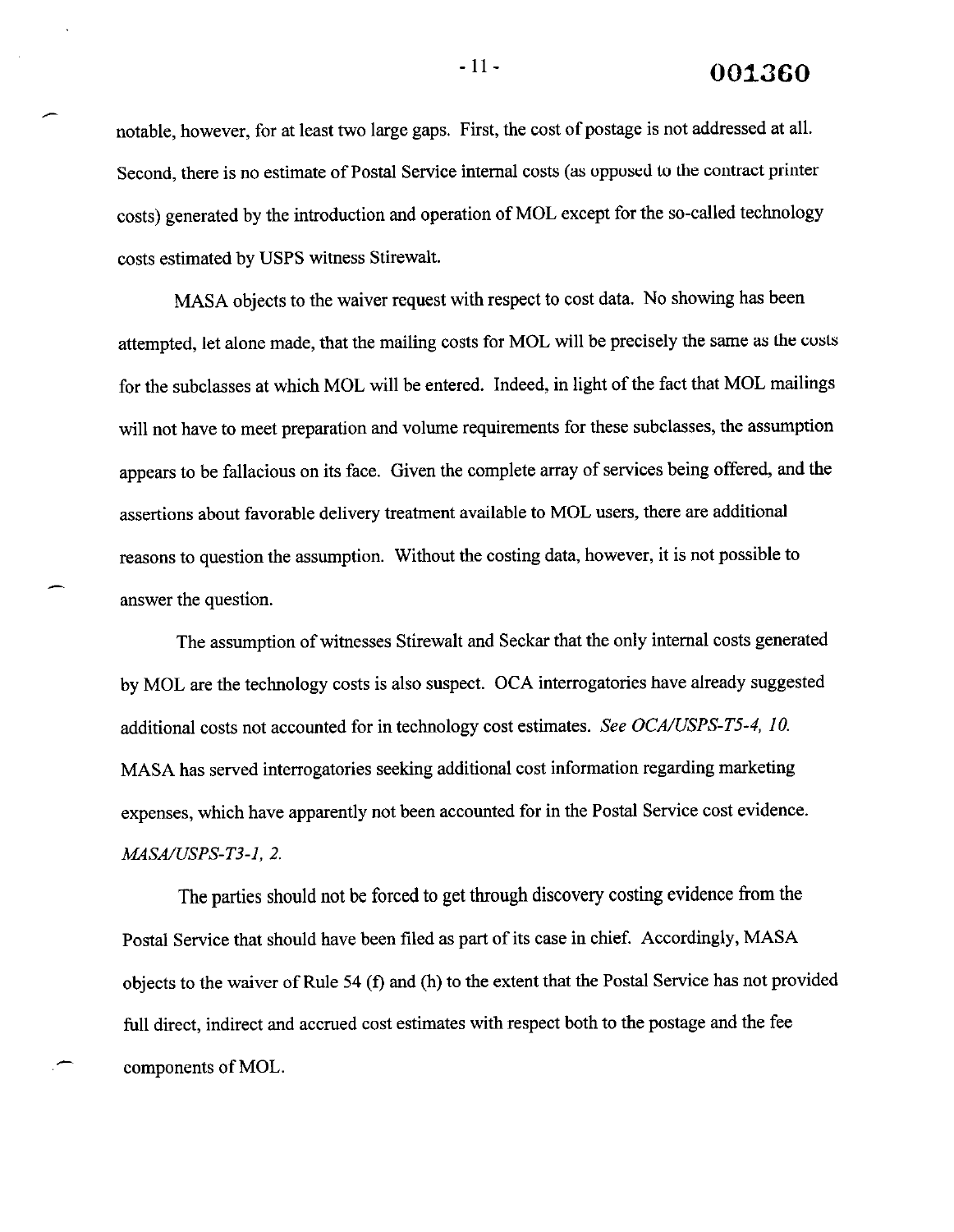Respectfully submitted,

James Sottile, IV<br>CAPLIN & DRYSDAL<br>One Thomas Circle, N.<br>Washington, D.C. 2000: Graeme W. Bush, Esq.<br>James Sottile, IV<br>CAPLIN & DRYSDALE, CHARTERED One Thomas Circle, N.W. Washington, D.C. 20005

Attorneys for Mail Advertising Service Association International

 $\hat{\mathcal{A}}$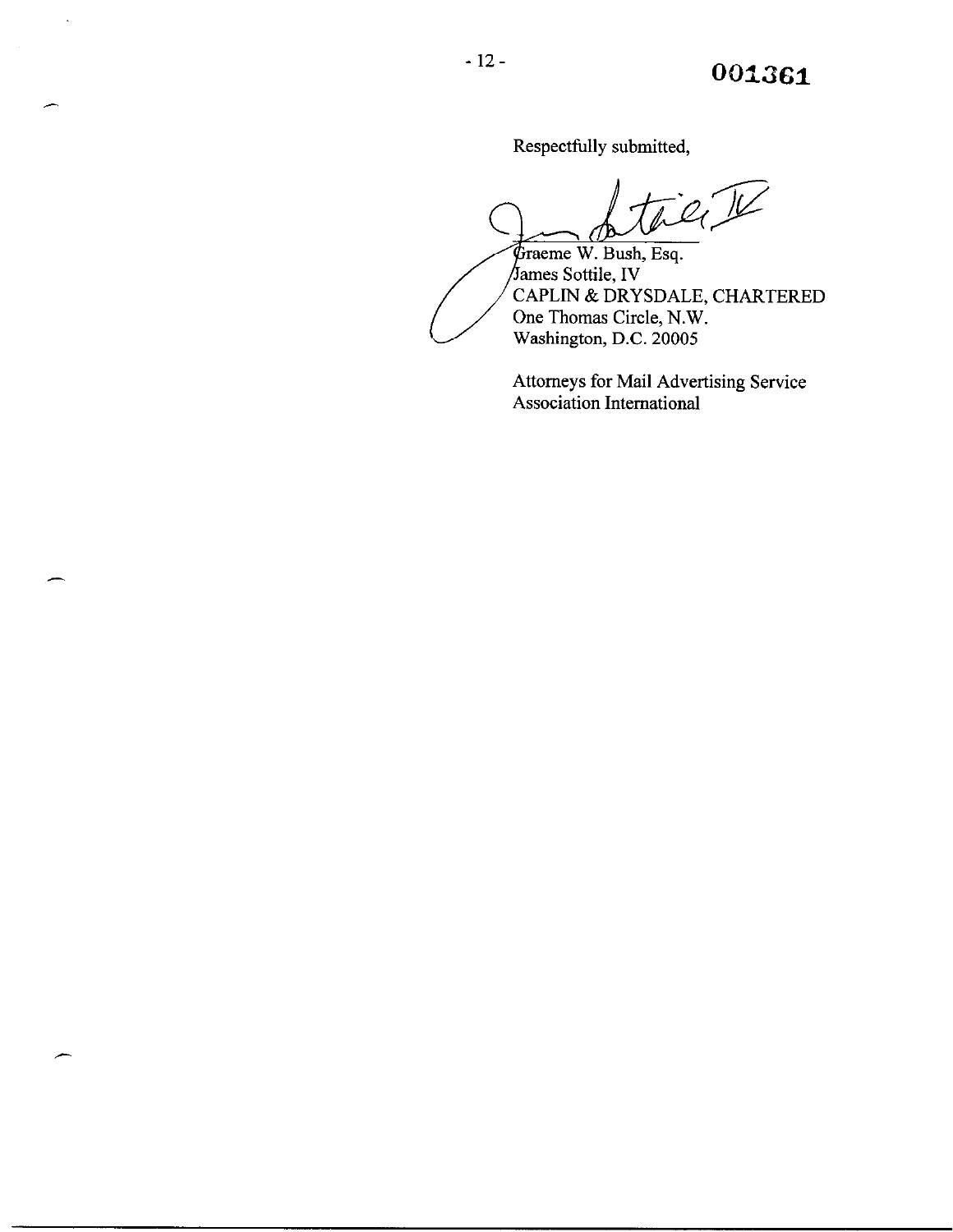# CERTIFICATE OF SERVICE

 $\epsilon$ 

The undersigned hereby certifies that the foregoing comments were served by first class mail on the parties on the attached service list this 12th day of August 1998.

tiget James Sottile, IV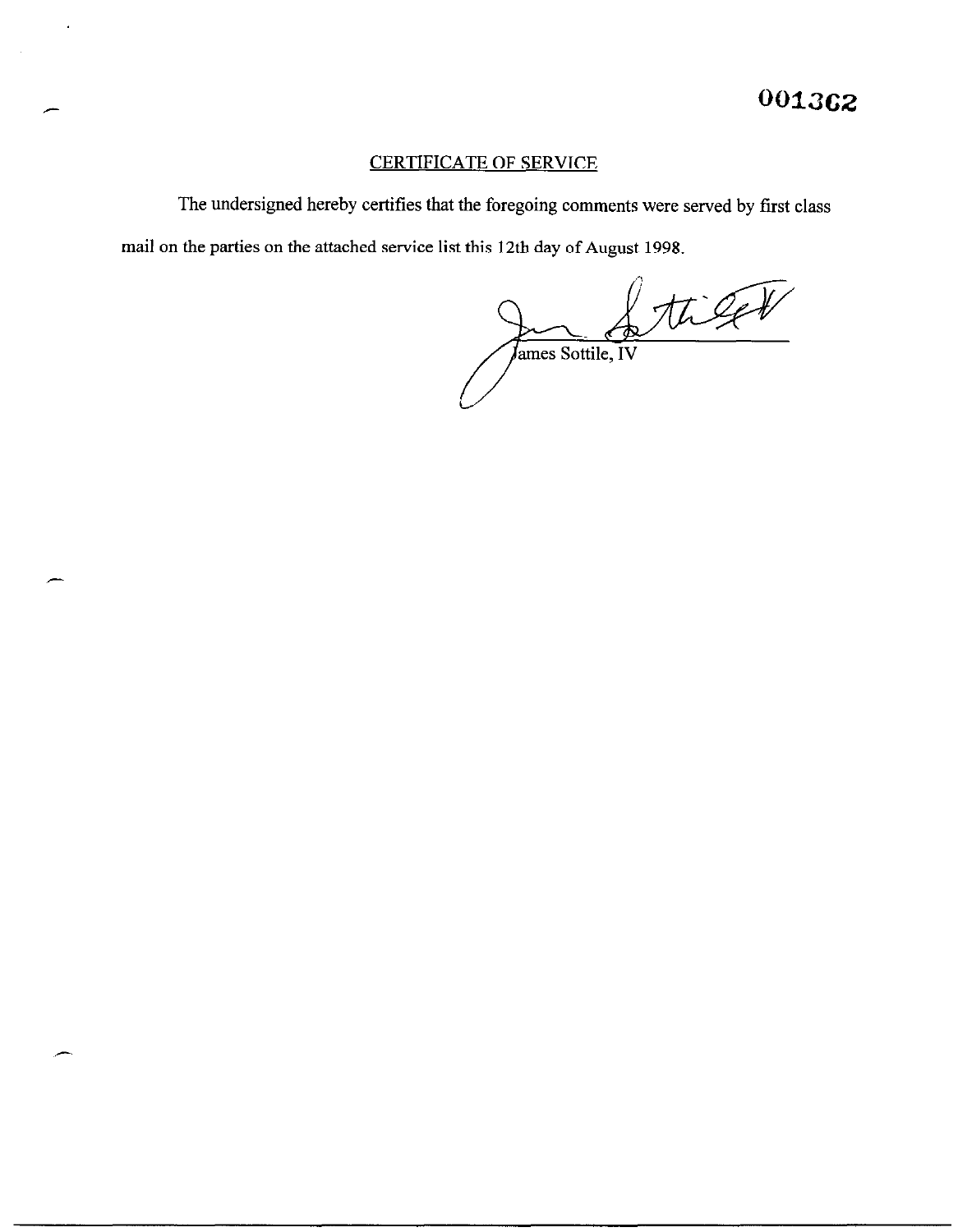# 0013G3

#### SERVICE LIST

Dana T. Ackerly, Esq. Covington & Burling 1201 Pennsylvania Avenue, N.W. Washington, D.C. 20044-7566

Barry D. Brennan Mail Advertising Service Association International 1421 Prince Street Suite 200 Alexandria, VA 22314-2814

Douglas F. Carlson P.O. Box 12574 Berkeley, CA 94712-3574

Daniel J. Foucheaux, Chief Counsel Ratemaking (20) U.S. Postal Service 475 L'Enfant Plaza West, S.W. Room 6535 Washington, D.C. 20260-1137

John E. McKeever Piper & Marbury LLP 3400 Two Logan Square 18th and Arch Streets Philadelphia, PA 19103

Fred P. Seymour, Jr., President Frederick P. Seymour & Associates, Inc. 303 Sheridan Road Winnetka, IL 60093-4227

William B. Baker Wiley, Rein & Fielding 1776 K Street, N.W. Washington, D.C. 20006-2304

Lawrence G. Buc Project Performance Corp. 20251 Century Boulevard Germantown, MD 20874-2645

James R. Cregan, Esq. Magazine Publishers o America 1211 Connecticut Avenue, N.W. Suite 610 Washington, D.C. 20036

Barbara Koirtyohamr Director of Public Affairs Hallmark Cards, Incorporated Mail Drop #288 P.O. Box 419580 Kansas City, MO 64141-6580

David B. Popkin Post Office Box 528 Englewood, NJ 07631-0528

Linda Shepherd United Parcel Service 55 Glenlake Parkway, N.E. Atlanta, GA 30328-3498